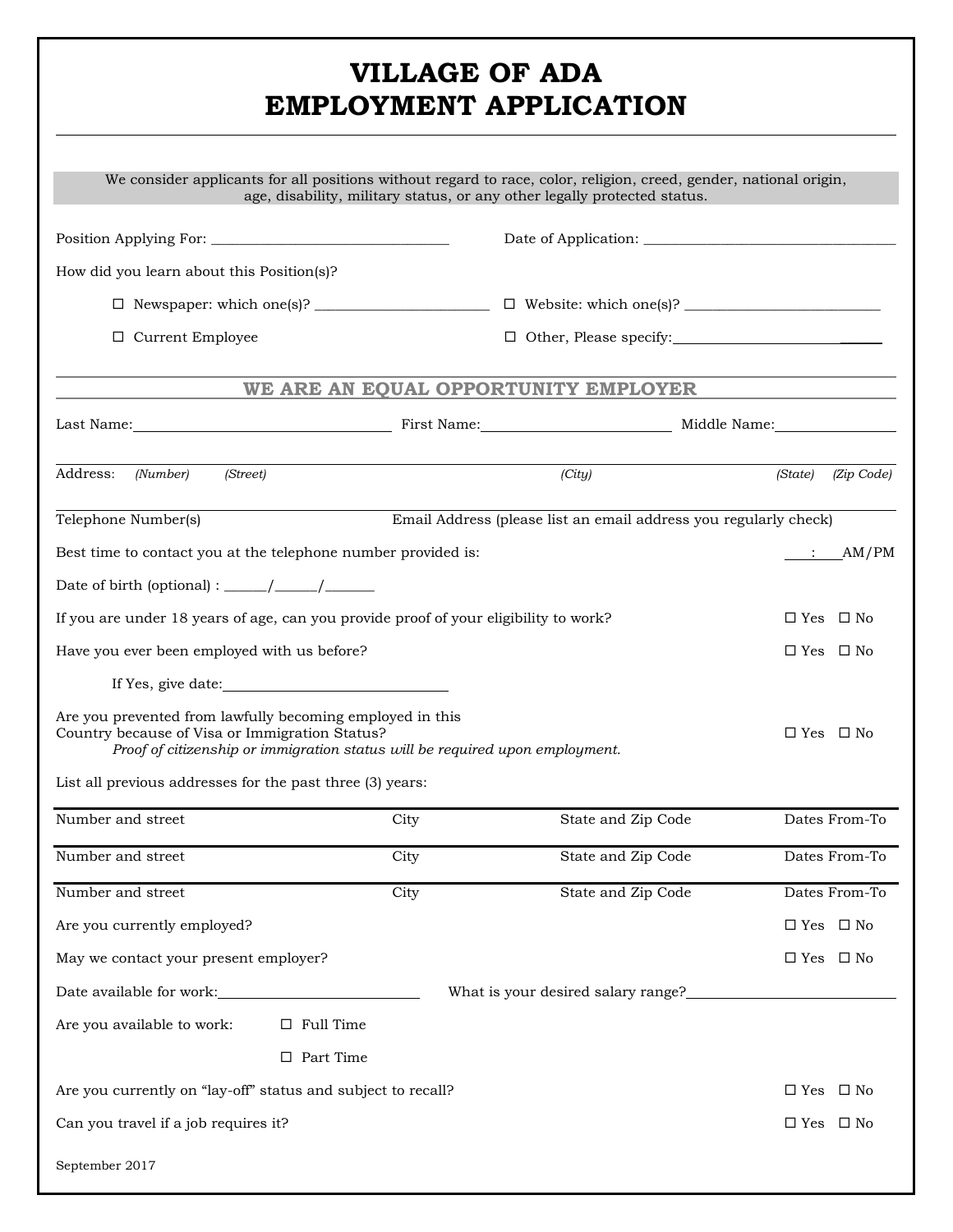# EDUCATION/TRAINING

|                          | Name and Address<br>of School | Course of Study | Years<br>Completed | Diploma/<br>Degree |
|--------------------------|-------------------------------|-----------------|--------------------|--------------------|
| High School              |                               |                 |                    |                    |
| Undergraduate<br>College |                               |                 |                    |                    |
| Graduate<br>Professional |                               |                 |                    |                    |
| Other (Specify)          |                               |                 |                    |                    |

Describe any specialized training, skills and extra-curricular activities:

Please list below any valid certifications and/or licenses you currently hold. Please review the position's classification specification for which you are applying for position-specific required or recommended certificatio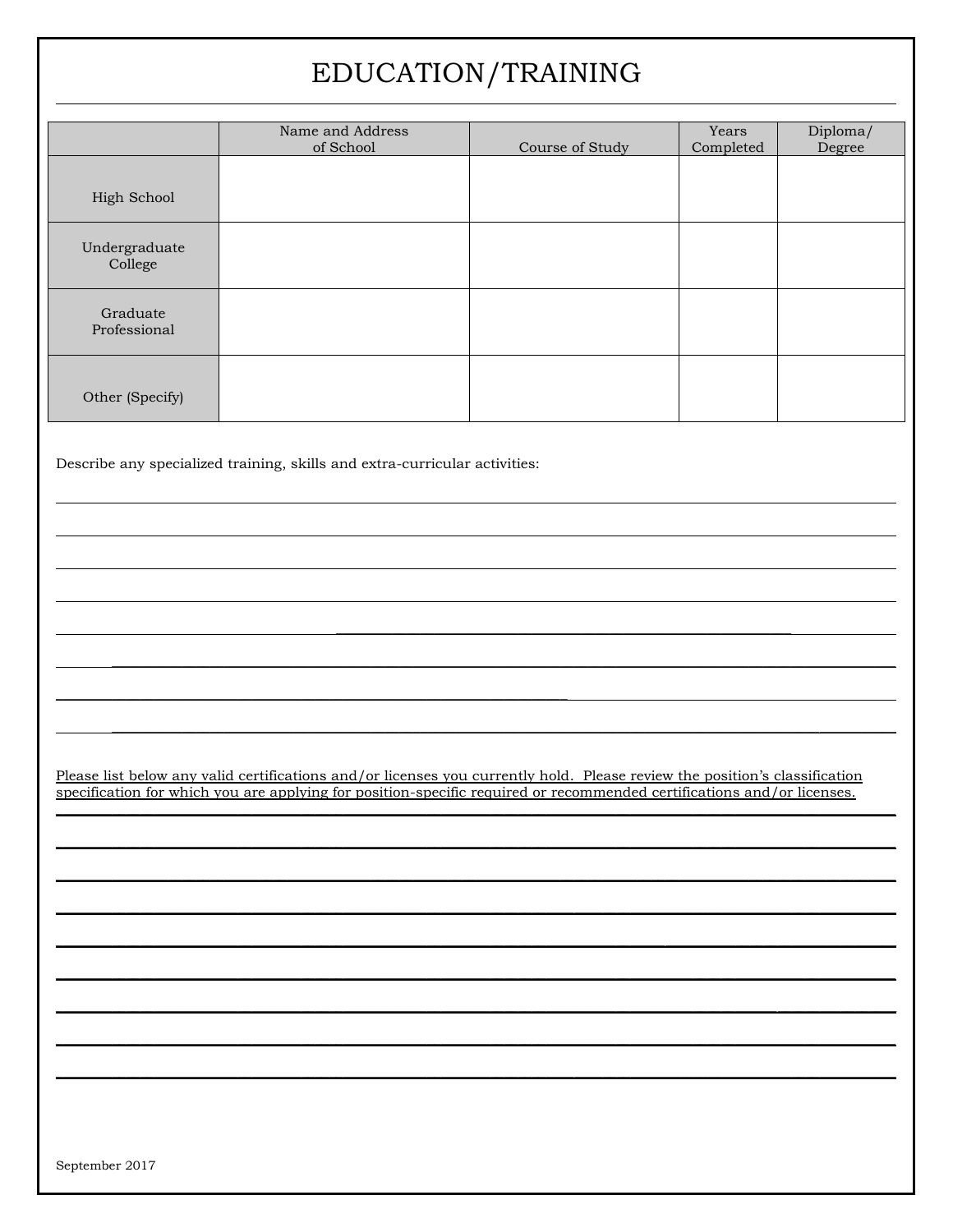## EMPLOYMENT HISTORY

|                               |            |                                         | Start with your present or most recent job. Include any job-related assignments and volunteer activities. You may exclude<br>organizations that indicate race, color, religion, gender, national origin, disability, military status or other protected |
|-------------------------------|------------|-----------------------------------------|---------------------------------------------------------------------------------------------------------------------------------------------------------------------------------------------------------------------------------------------------------|
|                               |            | status.                                 |                                                                                                                                                                                                                                                         |
| Employer                      |            | Dates Employed<br>To<br>From            | Work Performed/Responsibilities                                                                                                                                                                                                                         |
| Address                       |            |                                         |                                                                                                                                                                                                                                                         |
| Telephone Number(s)           |            | Hourly Rate/Salary<br>Starting<br>Final |                                                                                                                                                                                                                                                         |
| Job Title                     | Supervisor |                                         |                                                                                                                                                                                                                                                         |
| Reason for Leaving            |            |                                         |                                                                                                                                                                                                                                                         |
| May we contact this employer? |            | Dates Employed                          |                                                                                                                                                                                                                                                         |
| Employer                      |            |                                         | Work Performed/Responsibilities                                                                                                                                                                                                                         |
| Address                       |            |                                         |                                                                                                                                                                                                                                                         |
| Telephone Number(s)           |            | Hourly Rate/Salary<br>Starting<br>Final |                                                                                                                                                                                                                                                         |
| Job Title                     | Supervisor |                                         |                                                                                                                                                                                                                                                         |
| Reason for Leaving            |            |                                         |                                                                                                                                                                                                                                                         |
| Employer                      |            | Dates Employed<br>To<br>From            | Work Performed/Responsibilities                                                                                                                                                                                                                         |
| Address                       |            |                                         |                                                                                                                                                                                                                                                         |
| Telephone Number(s)           |            | Hourly Rate/Salary<br>Starting<br>Final |                                                                                                                                                                                                                                                         |
| Job Title                     | Supervisor |                                         |                                                                                                                                                                                                                                                         |
| Reason for Leaving            |            |                                         |                                                                                                                                                                                                                                                         |
| Employer                      |            | Dates Employed<br>To<br>From            | Work Performed/Responsibilities                                                                                                                                                                                                                         |
| Address                       |            |                                         |                                                                                                                                                                                                                                                         |
| Telephone Number(s)           |            | Hourly Rate/Salary<br>Starting<br>Final |                                                                                                                                                                                                                                                         |
| Job Title                     | Supervisor |                                         |                                                                                                                                                                                                                                                         |
| Reason for Leaving            |            |                                         |                                                                                                                                                                                                                                                         |

**If you need additional space, please continue on a separate sheet of paper.**

List professional, trade, business or civic activities and offices held. *You may exclude membership which would reveal gender, race, religion, national origin, age, ancestry, disability, military status or other protected status.*

September 2017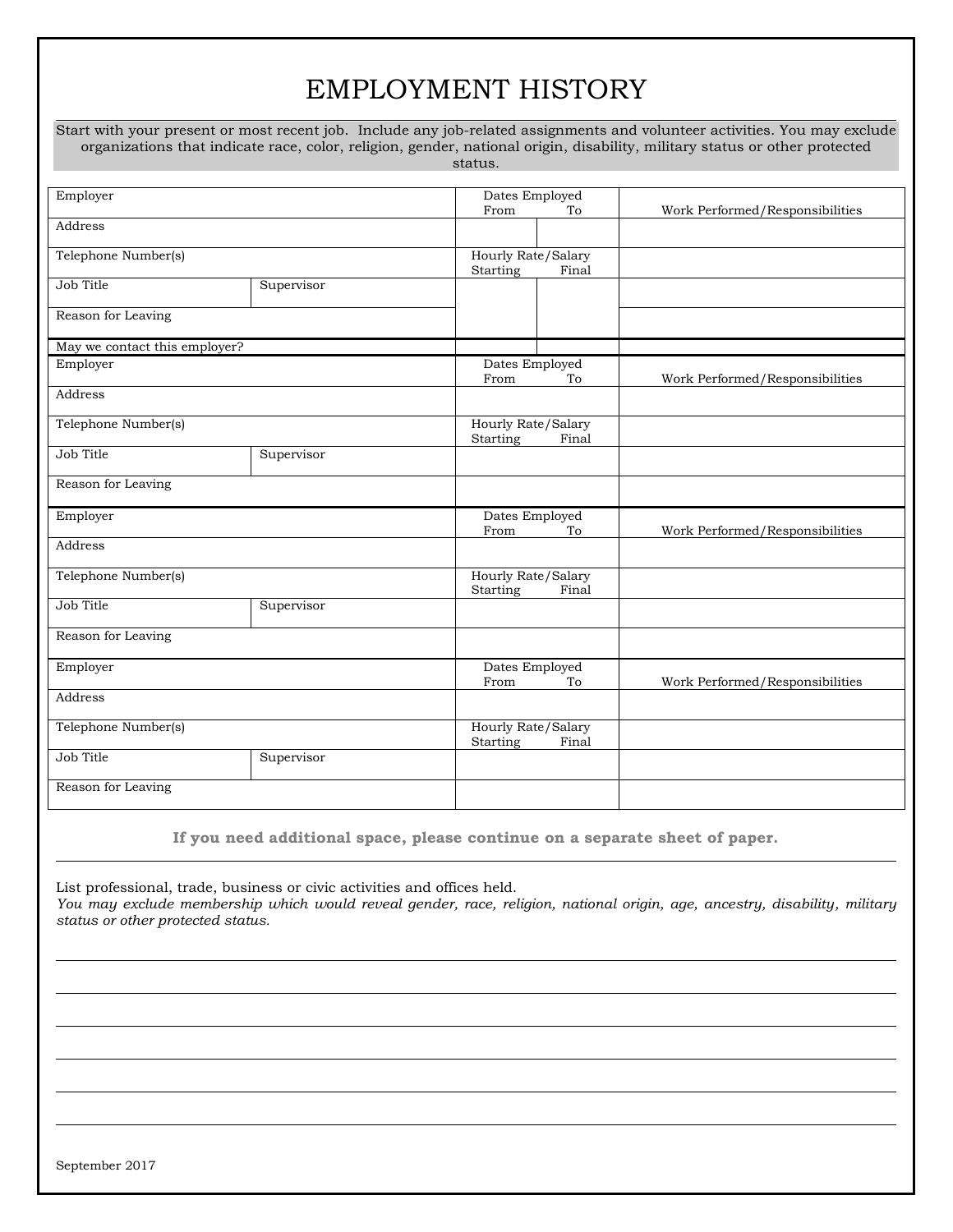# ADDITIONAL INFORMATION

#### **SKILLS:**

Summarize special job-related skills and qualifications acquired from employment or other experience.

### **SPECIALIZED SKILLS:**

Include equipment-operated skills, i.e., computer, motorized equipment. Please review the position's classification specification for which you are applying for position-specific skills and equipment used.

State any additional information you feel may be helpful to us in considering your application:

**Note to Applicants:** DO NOT ANSWER THE FOLLOWING QUESTION UNLESS YOU HAVE BEEN INFORMED ABOUT THE REQUIREMENTS OF THE JOB FOR WHICH YOU ARE APPLYING.

Are you capable of performing in a reasonable manner, with or without a reasonable accommodation, the essential functions of the job or occupation for which you have applied?  $\Box$  Yes  $\Box$  No A review of the essential functions of such a job or occupation has been given?  $\square$  Yes  $\square$  No

### **REFERENCES:**

| 1.             |           |                    |
|----------------|-----------|--------------------|
|                | (Name)    | (Telephone Number) |
|                |           |                    |
|                | (Address) |                    |
| 2.             |           |                    |
|                | (Name)    | (Telephone Number) |
|                |           |                    |
|                | (Address) |                    |
| 3.             |           |                    |
|                | (Name)    | (Telephone Number) |
|                |           |                    |
|                | (Address) |                    |
|                |           |                    |
|                |           |                    |
| September 2017 |           |                    |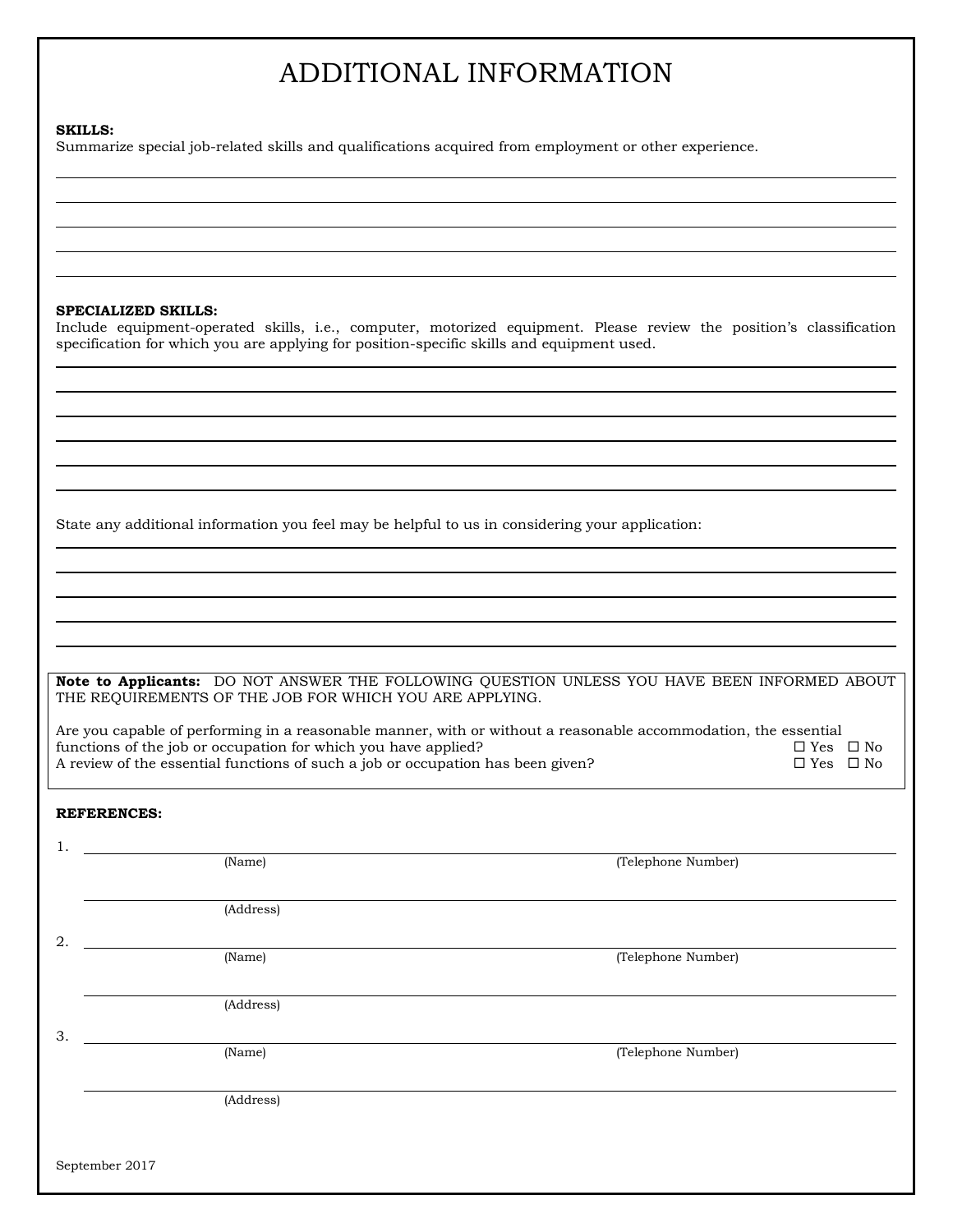## APPLICANT'S STATEMENT

I certify that answers given herein are true and complete.

I authorize investigation of all statements contained in this application for employment as may be necessary in arriving at an employment decision.

This application for employment shall be considered active for a period of time not to exceed 30 days. Any applicant wishing to be considered for employment beyond this time period should inquire as to whether or not applications are being accepted at that time.

I hereby understand and acknowledge that, unless otherwise defined by applicable law, any employment relationship with this organization is of an *"at will"* nature, which means that the Employee may resign at any time and the Employer may discharge Employee at any time with or without cause. It is further understood that this *"at will"* employment relationship may not be changed by any written document or by conduct unless such change is specifically acknowledged in writing by an authorized executive of this organization.

In the event of employment, I understand that false or misleading information given in my application or interview(s) may result in discharge. I understand, also, that I am required to abide by all rules and regulations of the employer.

Signature of Applicant  $\qquad \qquad$  Date